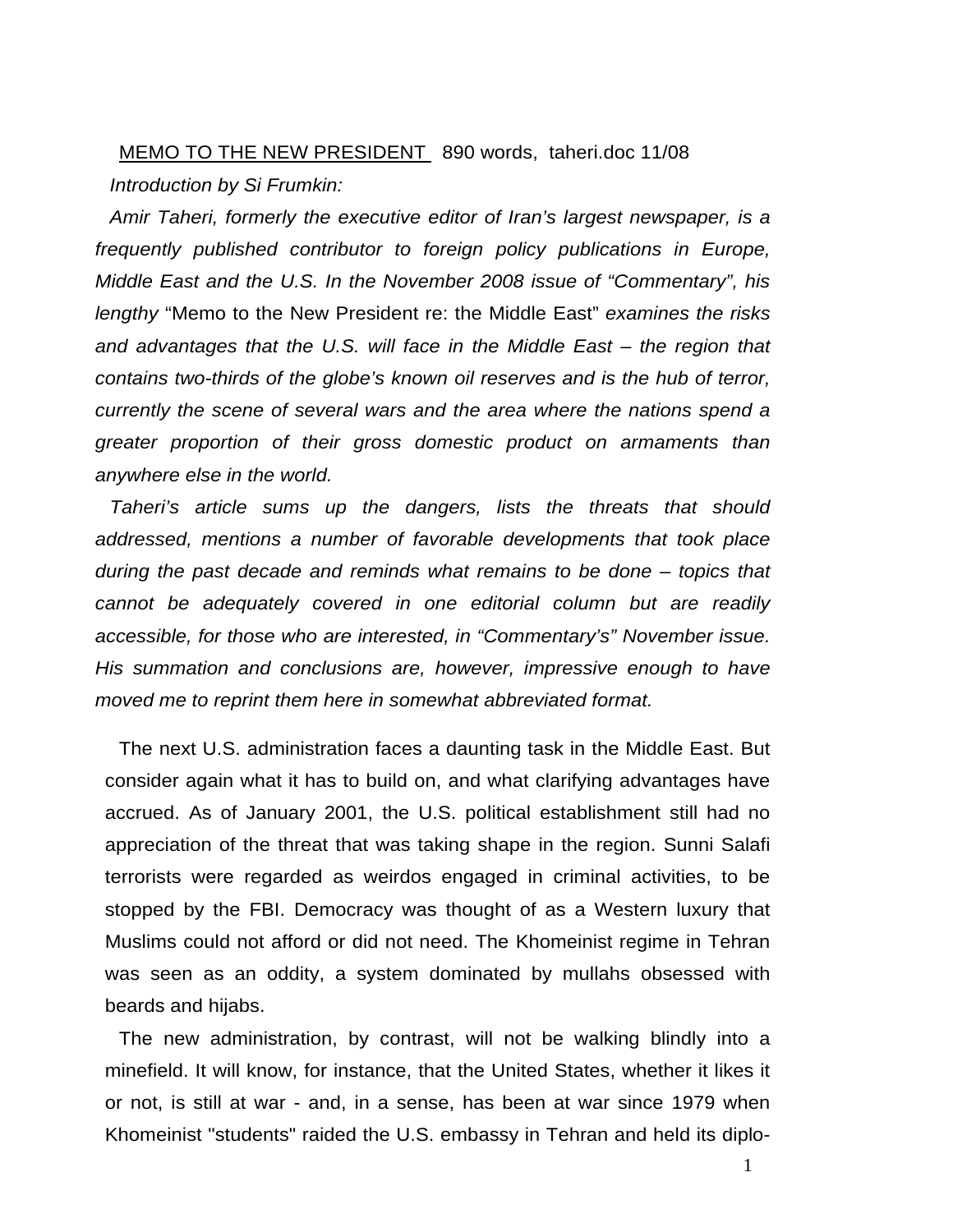mats hostage. And it will know that the forces dedicated to killing Americans and challenging the United States' global leadership role cannot be placated but have to be confronted and ultimately defeated.

The next administration will also know that, as long as democracy is not established in the Middle East, the region will remain a source of threats to the West. Thus, democratization is an imperative of American national security. Fortunately, for the first time since the constitutional revolutions of Turkey and Iran in the early decades of the last century, it is also a live option in the Middle East itself. The small but growing constituency of genuine democrats that has emerged in virtually all states of the region, together with other moderate, conservative, and traditional but non-violent forces, could - if adequately supported by the United States - offer a real alternative to the despotic regimes that are the ultimate seedbeds of violent radicalism.

Democratization is all the more urgently needed because the Middle East risks becoming a center for nuclear proliferation - with Turkey, Saudi Arabia, Egypt, and maybe even Syria following Iran's drive to acquire an arsenal of atomic warheads. This could open the door in turn to what is known as "retail proliferation," with nuclear arms finding their way into the hands of terrorists across the globe.

In this connection, it is well to emphasize something else the next administration should know: namely, that the Israel-Palestinian issue, although of symbolic importance, is ultimately far from being the region's main problem. To the contrary, obsessive focus on this issue has served as a means of avoiding other, more pressing ones: misrule, fanaticism, economic underdevelopment, social and cultural oppression. These problems existed before Israel came into being and, unless they are solved, will continue to haunt the region and generate terrorism long after a Palestinian state appears or fails to appear on the map.

In short, as in the cold war between Westem liberal democracy and Soviet totalitarianism, the fight in the Middle East is ultimately an ideological one. On the one side there is the Western ideology of human rights, pluralism, democracy and the rule of law. On the other side there is the obscurantist

2